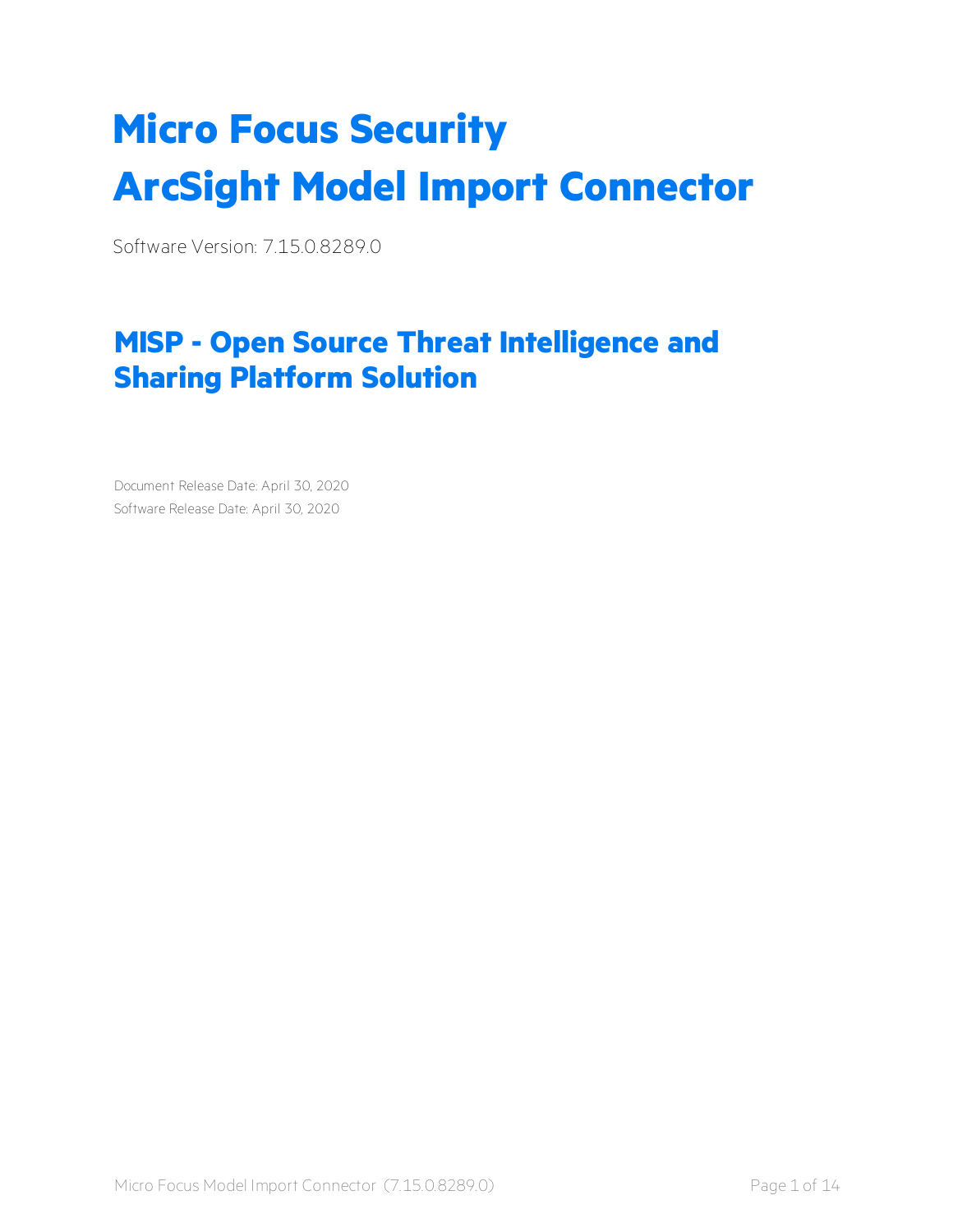### **Legal Notices**

Micro Focus The Lawn 22-30 Old Bath Road Newbury, Berkshire RG14 1QN  $| \ \mathbb{K}$ 

[https://www.microfocus.com](https://www.microfocus.com/)

### **Copyright Notice**

© Copyright 2016-2020 Micro Focus or one of its affiliates

Confidential computer software. Valid license from Micro Focus required for possession, use or copying. The information contained herein is subject to change without notice.

The only warranties for Micro Focus products and services are set forth in the express warranty statements accompanying such products and services. Nothing herein should be construed as constituting an additional warranty. Micro Focus shall not be liable for technical or editorial errors or omissions contained herein.

No portion of this product's documentation may be reproduced or transmitted in any form or by any means, electronic or mechanical, including photocopying, recording, or information storage and retrieval systems, for any purpose other than the purchaser's internal use, without the express written permission of Micro Focus.

Notwithstanding anything to the contrary in your license agreement for Micro Focus ArcSight software, you may reverse engineer and modify certain open source components of the software in accordance with the license terms for those particular components. See below for the applicable terms.

U.S. Governmental Rights. For purposes of your license to Micro Focus ArcSight software, " commercial computer software" is defined at FAR 2.101. If acquired by or on behalf of a civilian agency, the U.S. Government acquires this commercial computer software and/or commercial computer software documentation and other technical data subject to the terms of the Agreement as specified in 48 C.F.R. 12.212 (Computer Software) and 12.211 (Technical Data) of the Federal Acquisition Regulation ("FAR") and its successors. If acquired by or on behalf of any agency within the Department of Defense ("DOD"), the U.S. Government acquires this commercial computer software and/or commercial computer software documentation subject to the terms of the Agreement as specified in 48 C.F.R. 227.7202-3 of the DOD FAR Supplement ("DFARS") and its successors. This U.S. Government Rights Section 18.11 is in lieu of, and supersedes, any other FAR, DFARS, or other clause or provision that addresses government rights in computer software or technical data.

### **Trademark Notices**

Adobe™ is a trademark of Adobe Systems Incorporated. Microsoft® and Windows® are U.S. registered trademarks of Microsoft Corporation. UNIX<sup>®</sup> is a registered trademark of The Open Group.

### **Documentation Updates**

The title page of this document contains the following identifying information:

- Software Version number
- Document Release Date, which changes each time the document is updated
- Software Release Date, which indicates the release date of this version of the software

To check for recent updates or to verify that you are using the most recent edition of a document, go to:

ArcSight Product [Documentation](https://community.microfocus.com/t5/ArcSight-Product-Documentation/ct-p/productdocs) on the Micro Focus Security Community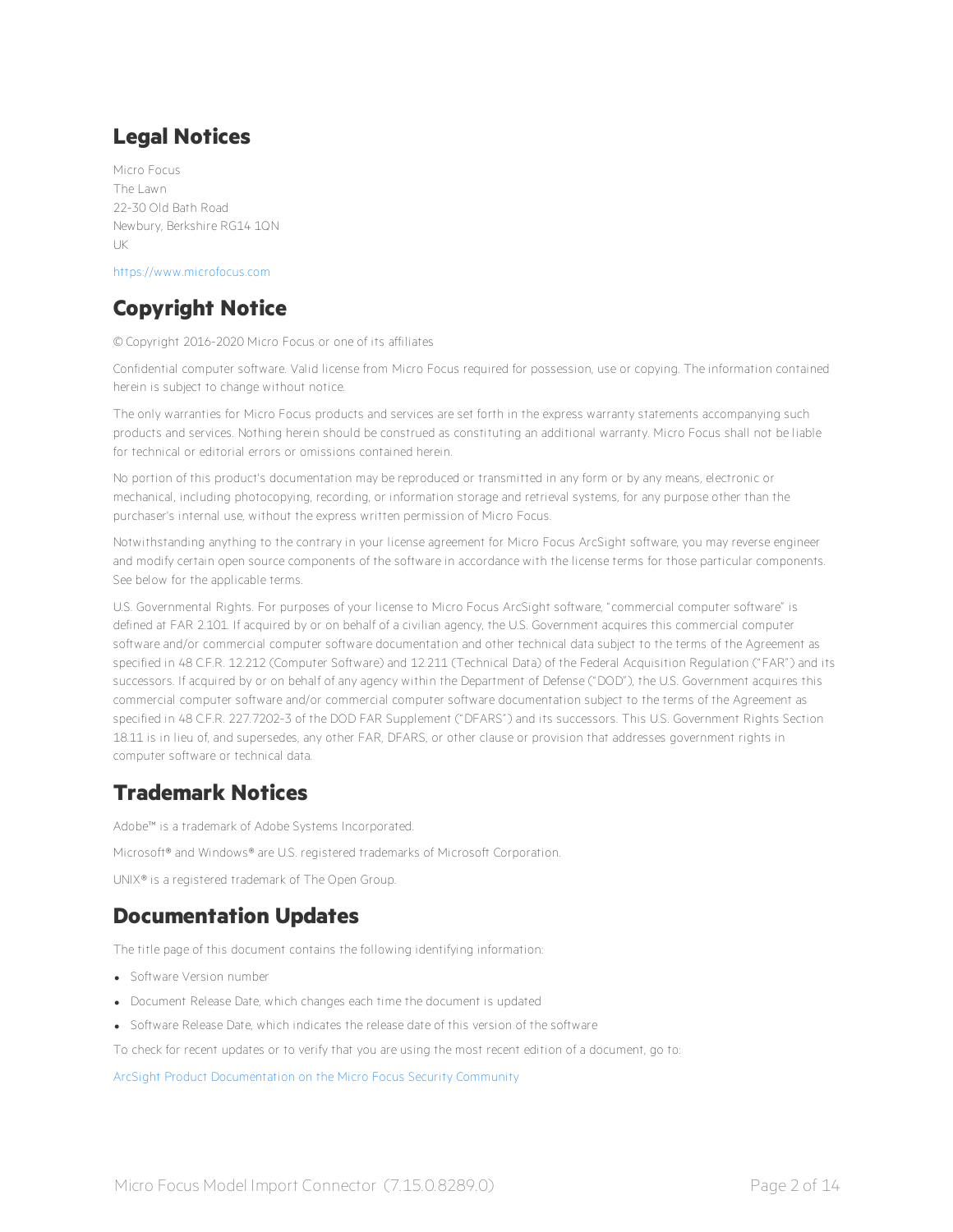### **Support**

#### **Contact Information**

| <b>Phone</b>                          | A list of phone numbers is available on the Technical Support<br>Page: https://softwaresupport.softwaregrp.com/support-contact-information |
|---------------------------------------|--------------------------------------------------------------------------------------------------------------------------------------------|
| <b>Support Web Site</b>               | https://softwaresupport.softwaregrp.com/                                                                                                   |
| <b>ArcSight Product Documentation</b> | https://community.softwaregrp.com/t5/ArcSight-Product-Documentation/ct-<br>p/productdocs                                                   |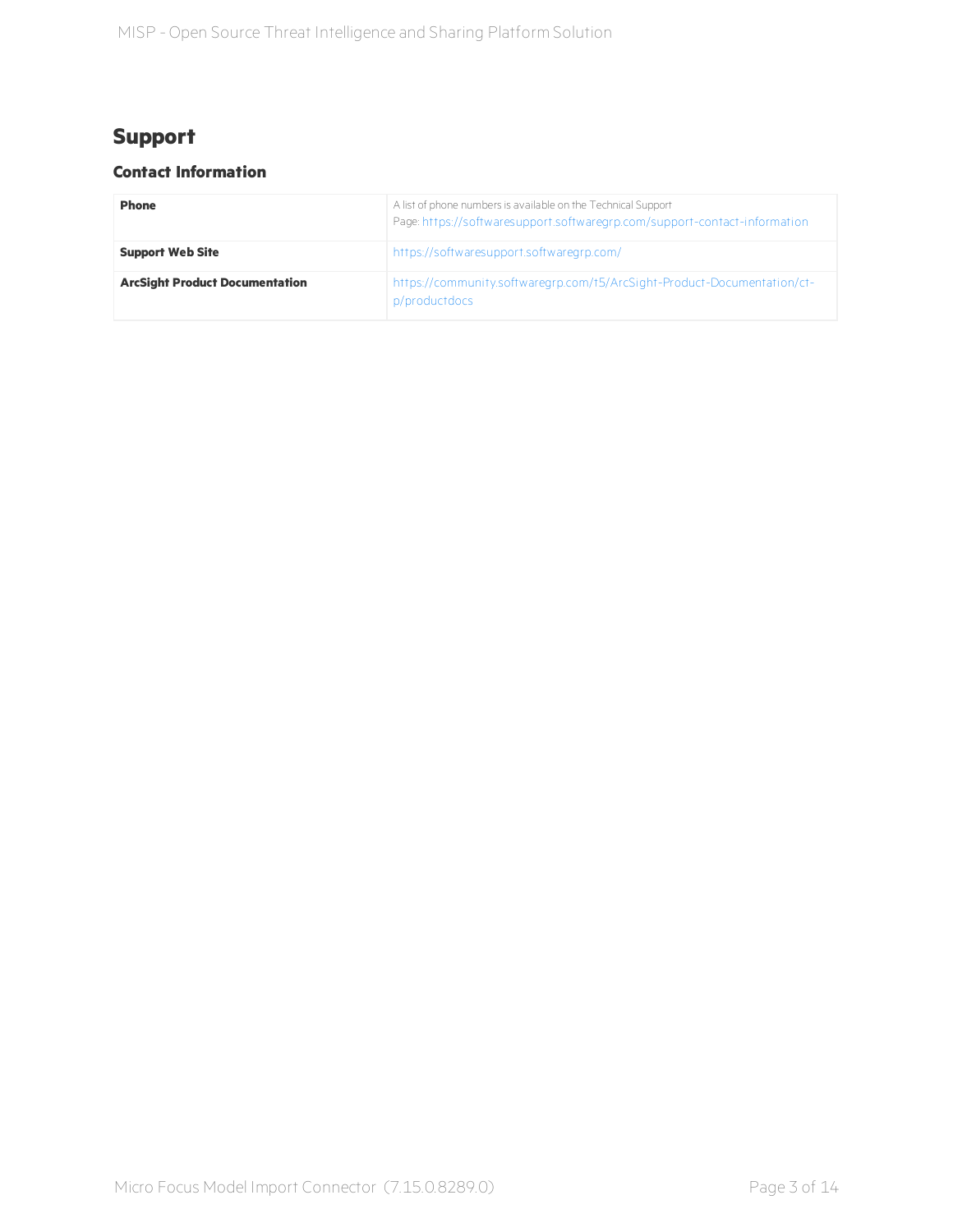# Contents

| Model Import Connector for MISP (Open Source Threat Intelligence and Sharing Platform      |  |
|--------------------------------------------------------------------------------------------|--|
|                                                                                            |  |
|                                                                                            |  |
|                                                                                            |  |
|                                                                                            |  |
|                                                                                            |  |
| Administrative Tasks - Open Source Threat Intelligence and Sharing Platform Solution Using |  |
|                                                                                            |  |
|                                                                                            |  |
| Optional - Reloading Model Import Connector for MISP (Open Source Threat Intelligence and  |  |
|                                                                                            |  |
|                                                                                            |  |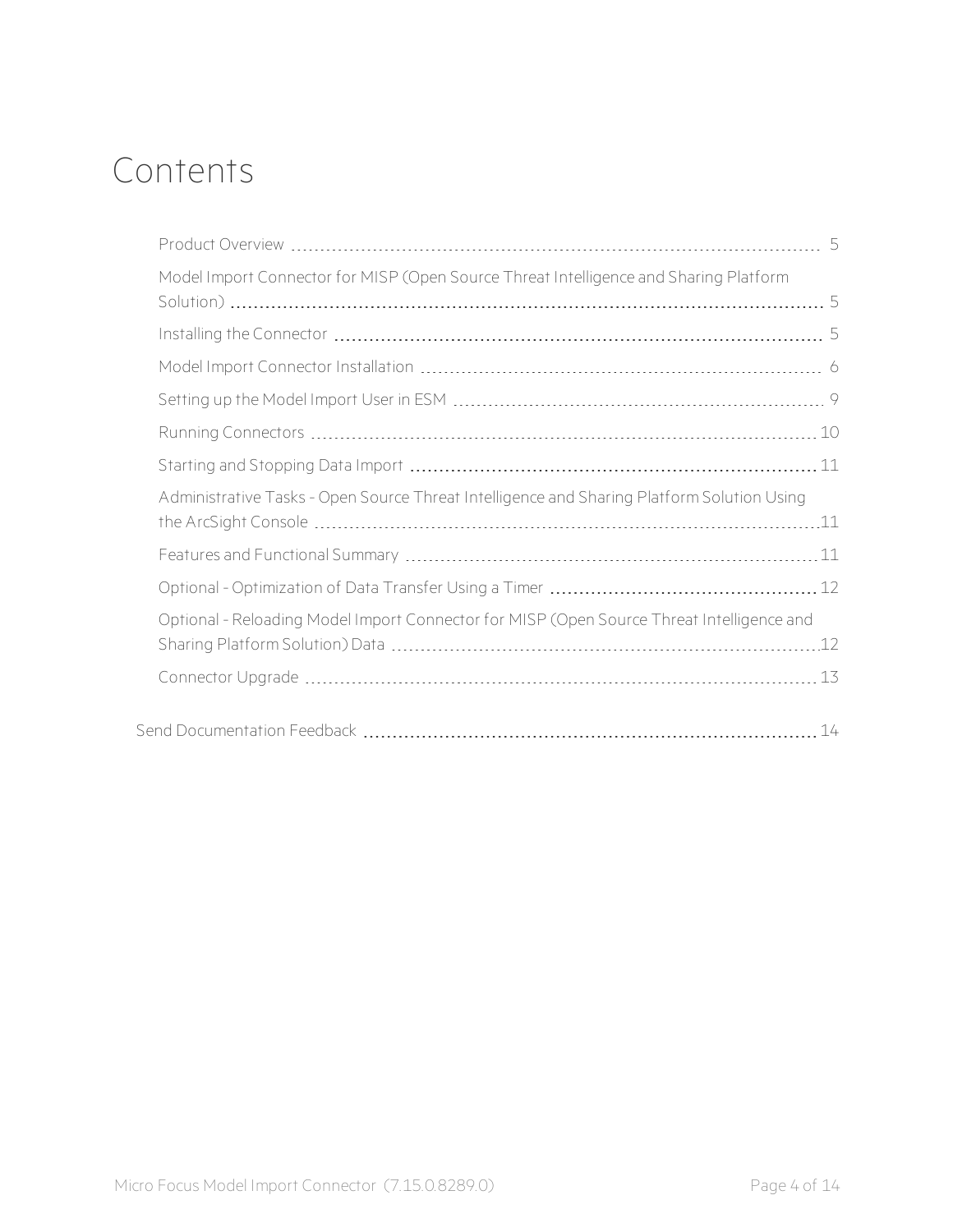# <span id="page-4-0"></span>Product Overview

The Micro Focus Model Import Connector for MISP (Open Source Threat Intelligence and Sharing Platform Solution) uses Threat Intelligence to detect Advance Persistent Threats, Ransomware, Phishing, Botnets and Cryptojacking. as well as provide context to security events. The Model Import Connector for MISP (Open Source Threat Intelligence and Sharing Platform Solution) is a component which retrieves Threat Intelligence from the MISP Open Source Threat Intelligence and Sharing Platform Solution) instance, processes this data, and forwards it to ArcSight ESM.

# <span id="page-4-1"></span>Model Import Connector for MISP (Open Source Threat Intelligence and Sharing Platform Solution)

This guide describes installing the Model Import Connector for MISP (Open Source Threat Intelligence and Sharing Platform Solution) and configuring the device for data collection.

The Micro Focus Model Import Connector for MISP (Open Source Threat Intelligence and Sharing Platform Solution) uses Threat Intelligence to provide known bad of harmful domains, IP addresses, emails, hash values, and URLs to provide context to security events. The Micro Focus Model Import Connector for MISP (Open Source Threat Intelligence and Sharing Platform Solution) is a component which retrieves Threat Intelligence from the MISP (Open Source Threat Intelligence and Sharing Platform Solution) instance, processes this data, and forwards it to ArcSight ESM.

## <span id="page-4-2"></span>Installing the Connector

Before installing the connector, verify that ESM (the product with which the connector will communicate) and Console have already been installed correctly. It is recommended that the connector not be installed on the same machine as ESM. Also, be sure the following are available:

- Additional 2GB memory if the connector is run in standalone mode.
- <sup>l</sup> Local administrator access to the machine on which the connector will be installed.
- The machine, on which the connector will be installed, has external access over the Internet to any system over port 443 and connectivity to the ESM machine over port 8443 (default) or the configured port if the default was not used.
- ESM IP address, port, administrator user name, and password.

**Note:** When installing the connector as a Linux daemon, run the following command as root. and ensure the -u parameter is a non-root user: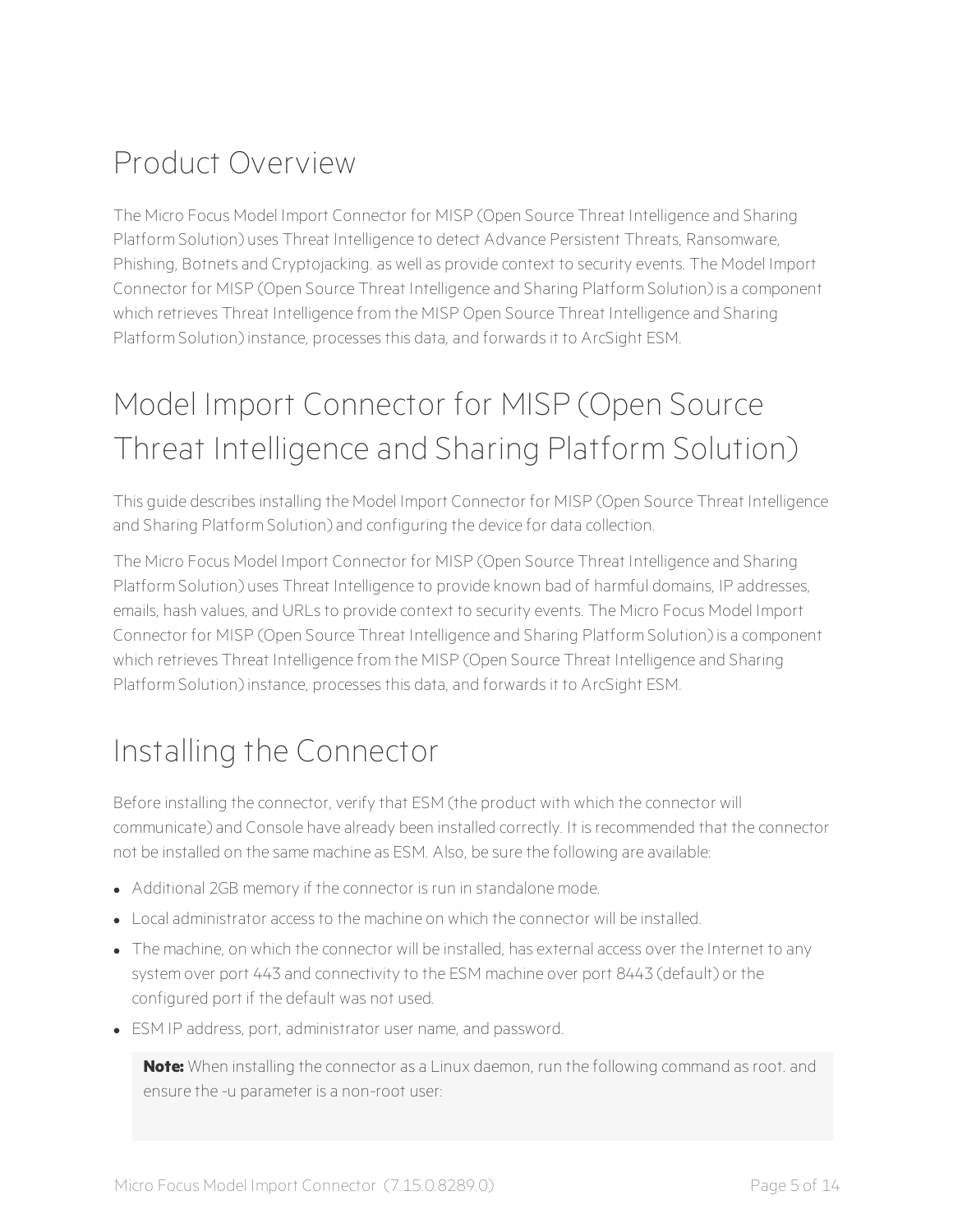\$ARCSIGHT\_HOME/current/bin/arcsight agentsvc -i -u user -sn <service\_name>

• The Threat Intelligence Platform package, in /All Packages/ArcSight Foundation/Threat Intelligence Platform is installed.

## <span id="page-5-0"></span>Model Import Connector Installation

This section provides instructions on how to install the Model Import Connector for MISP (Open Source Threat Intelligence and Sharing Platform Solution).

**Note:** Use a non-root account to install the Micro Focus Model Import Connector for MISP (Open Source Threat Intelligence and Sharing Platform Solution).

### **To install the Micro Focus Model Import Connector for MISP (Open Source Threat Intelligence and Sharing Platform Solution)**

- 1. Download the Model Import Connector for MISP (Open Source Threat Intelligence and Sharing Platform Solution) installation executable from [entitlement.microfocus.com](https://entitlement.microfocus.com/)
- 2. Start the connector installer by running the executable.

**Note:** The **Micro Focus Model Import Connector for MISP (Open Source Threat Intelligence and Sharing Platform Solution)**installation requires additional steps after the installation wizard has finished. See step 14 of this procedure and subsequent steps for details.

Follow the installation wizard through the following folder selection tasks and installation of the core connector software:

- Introduction
- Choose Install Folder
- Choose Shortcut Folder
- Pre-Installation Summary
- Installing
- 3. Select **Add a Connector**.
- 4. **Micro Focus Model Import Connector for MISP (Open Source Threat Intelligence and Sharing Platform Solution)**is already selected. Click **Next**.
- 5. Enter the required parameters to configure the connector, then click **Next**. If you are installing the MISP connector in FIPS mode: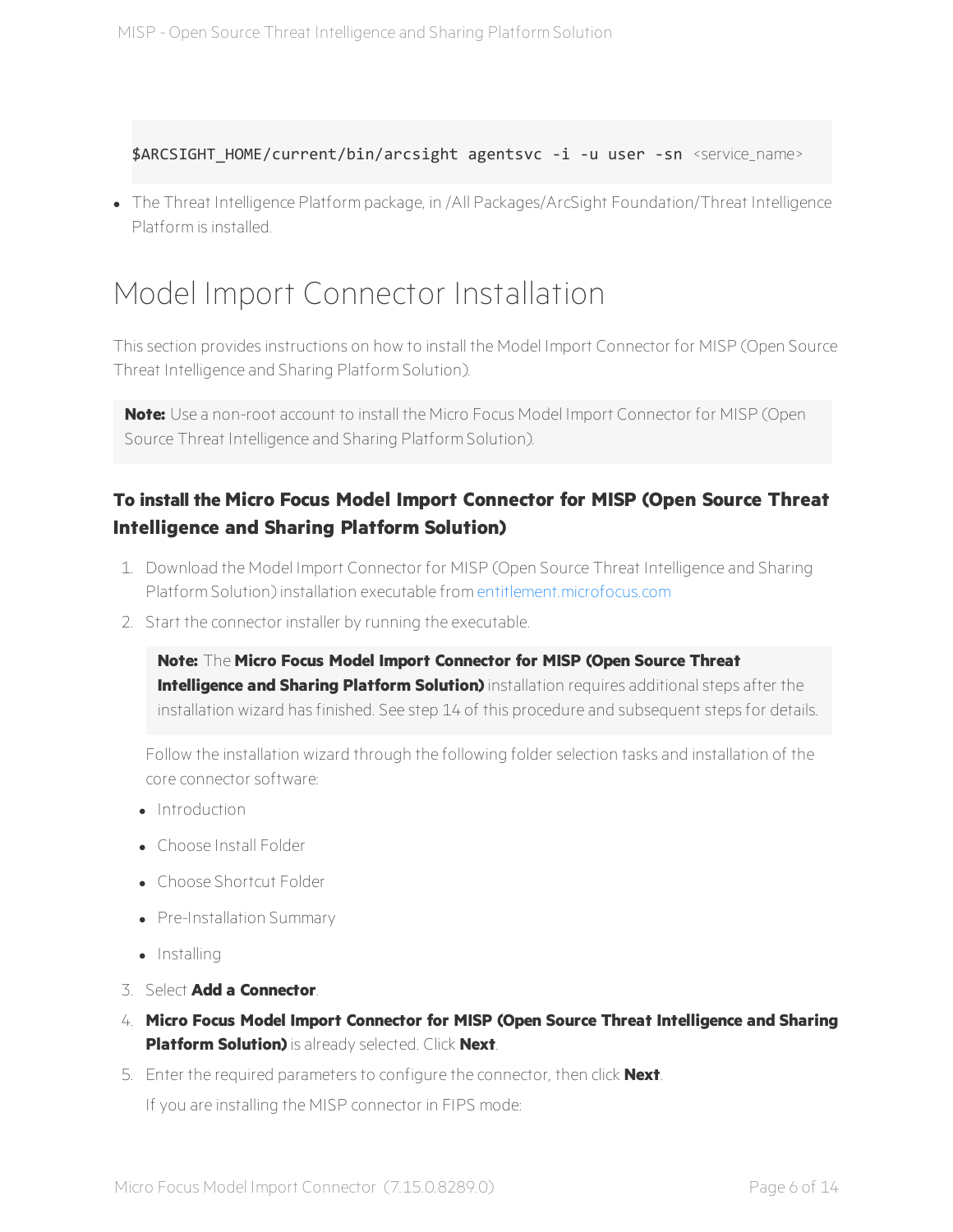a. Run the connector install up to the connector framework step and cancel the installation.

The connector install may be resumed using the runagentsetup script.

- b. Export the MISP Instance certificate from the browser as a DER encoded binary x.509 (.CER) file.
- c. Import the MISP Instance exported certificate into the connector framework FIPS keystore, using a command similar to the example below (run the command from the connector current directory):

```
jre/bin/keytool -importcert -file /opt/arcsight/misp.cer -keystore
"user/agent/fips/bcfips_ks" -storepass changeit -storetype BCFKS -
providername BCFIPS -providerclass
org.bouncycastle.jcajce.provider.BouncyCastleFipsProvider -providerpath
"lib/agent/fips/bc-fips-1.0.0.jar" -J-
Djava.security.egd=file:/dev/urandom -alias MispConn
```
d. Complete the connector install by running .. / current/bin/runagentsetup.

The file extensions are

For Linux —.sh

For Windows — hat

| <b>Parameter Name</b> | <b>Description</b>                                                                                                                                                                                  |
|-----------------------|-----------------------------------------------------------------------------------------------------------------------------------------------------------------------------------------------------|
| Proxy Host(https)     | Use this field and the following three fields only if you need the<br>connector to use a proxy to access the Internet.<br>Proceed with the proxy configuration:<br>Enter the proxy host IP address. |
| Proxy Port            | Enter the proxy port.                                                                                                                                                                               |
| Proxy User Name       | Enter the proxy user name. This value is populated when the proxy<br>requires an authentication.<br><b>Note:</b> If you specify a proxy user name, you must also specify a proxy<br>password.       |
| Proxy Password        | Enter the password of the proxy user. This value is populated when the<br>proxy requires an authentication and if you have specified a proxy user<br>name.                                          |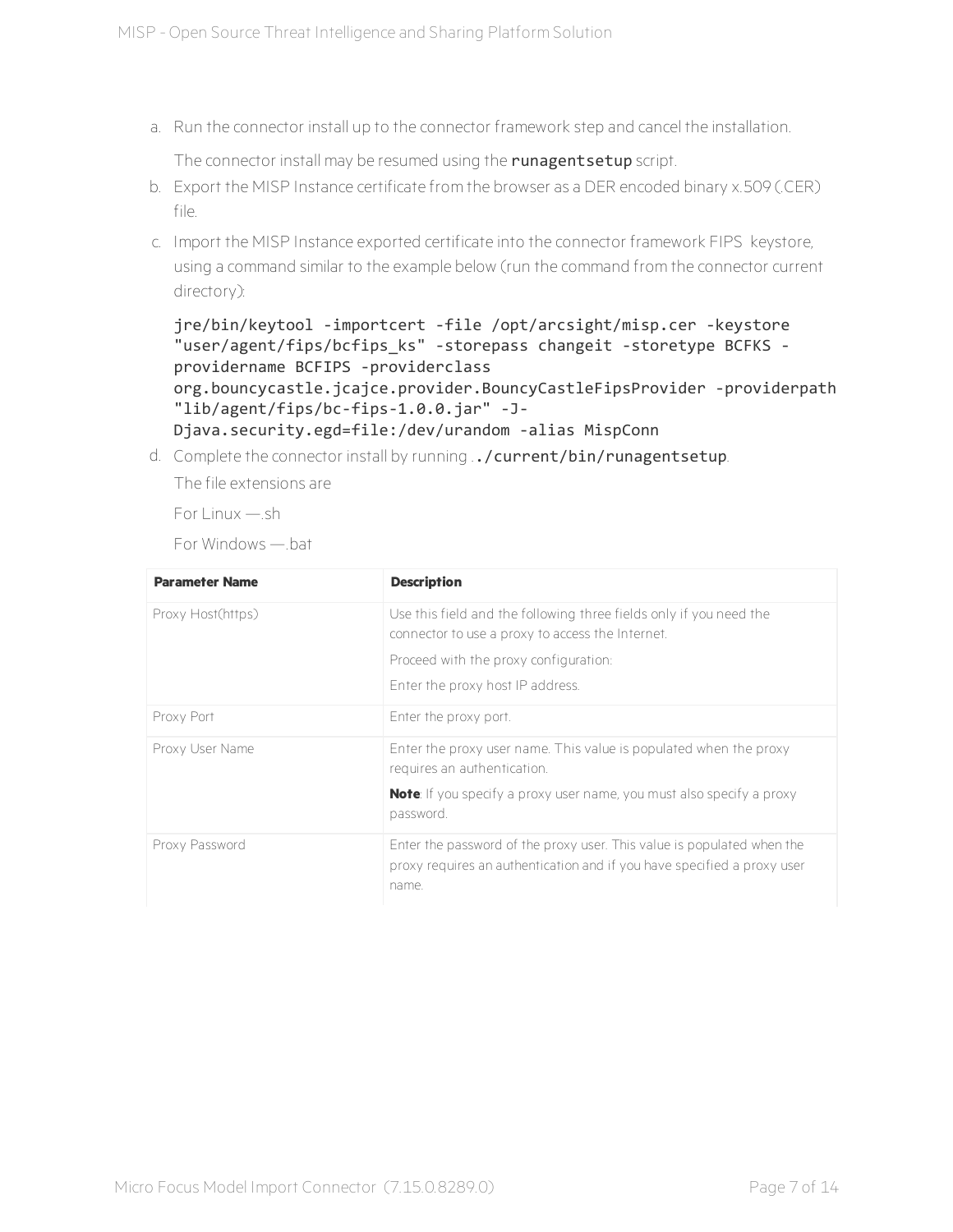| <b>Parameter Name</b> | <b>Description</b>                                                                                                                          |
|-----------------------|---------------------------------------------------------------------------------------------------------------------------------------------|
| MISP URI              | Enter the Model Import Connector for MISP (Open Source Threat<br>Intelligence and Sharing Platform Solution) instance url.                  |
| Authorization Key     | Enter the authorization key.                                                                                                                |
|                       | To obtain the authorization key:                                                                                                            |
|                       | Log in to the GUI of the Model Import Connector for MISP (Open<br>a.<br>Source Threat Intelligence and Sharing Platform Solution) instance. |
|                       | b. Go to Event Actions/Automation.                                                                                                          |
|                       | c. Get the authorization key.                                                                                                               |
| Enforce Warning List  | Remove any attributes from the result that would cause a hit on a warning<br>list entry.                                                    |

#### 6. **ArcSight Manager (encrypted)**is selected. Click **Next**.

7. Enter destination parameters, including the host and port information, and click **Next**.

| <b>Parameter</b>                | <b>Description</b>                                                                                                                                     |
|---------------------------------|--------------------------------------------------------------------------------------------------------------------------------------------------------|
| Manager Host<br>Name            | Enter the name or IP address of the host on which the Manager is installed.                                                                            |
| Manager Port                    | Enter the network port from which the Manager is accepting requests. The default port is 8443.                                                         |
| User Name                       | Enter a valid ArcSight user name to log in to configure the SmartConnector. This is the same<br>user name you created during the Manager installation. |
| Password                        | Enter a valid ArcSight password to log in to configure the SmartConnector. This is the same<br>password you created during the Manager installation.   |
| AUP Master<br>Destination       | Select true or false                                                                                                                                   |
| Filter Out All<br><b>Events</b> | Select true or false.                                                                                                                                  |
| Enable Demo<br>CА               | Select true or false.                                                                                                                                  |

- 8. Enter a **Name** for the connector and provide other information identifying the connector's use in your environment. Click **Next**.
- 9. Select whether to import a certificate.
- 10. Review the **Add connector Summary** and click **Next**. If the summary is incorrect, click **Previous** to make changes.

The wizard now prompts you to choose whether you want to run the connector as a stand-alone process or as a service. Choose either **Install as a service** or **Leave as a standalone application**. Click **Next**.

11. To close the installation wizard, choose **Exit** and click **Next**. There are further installation steps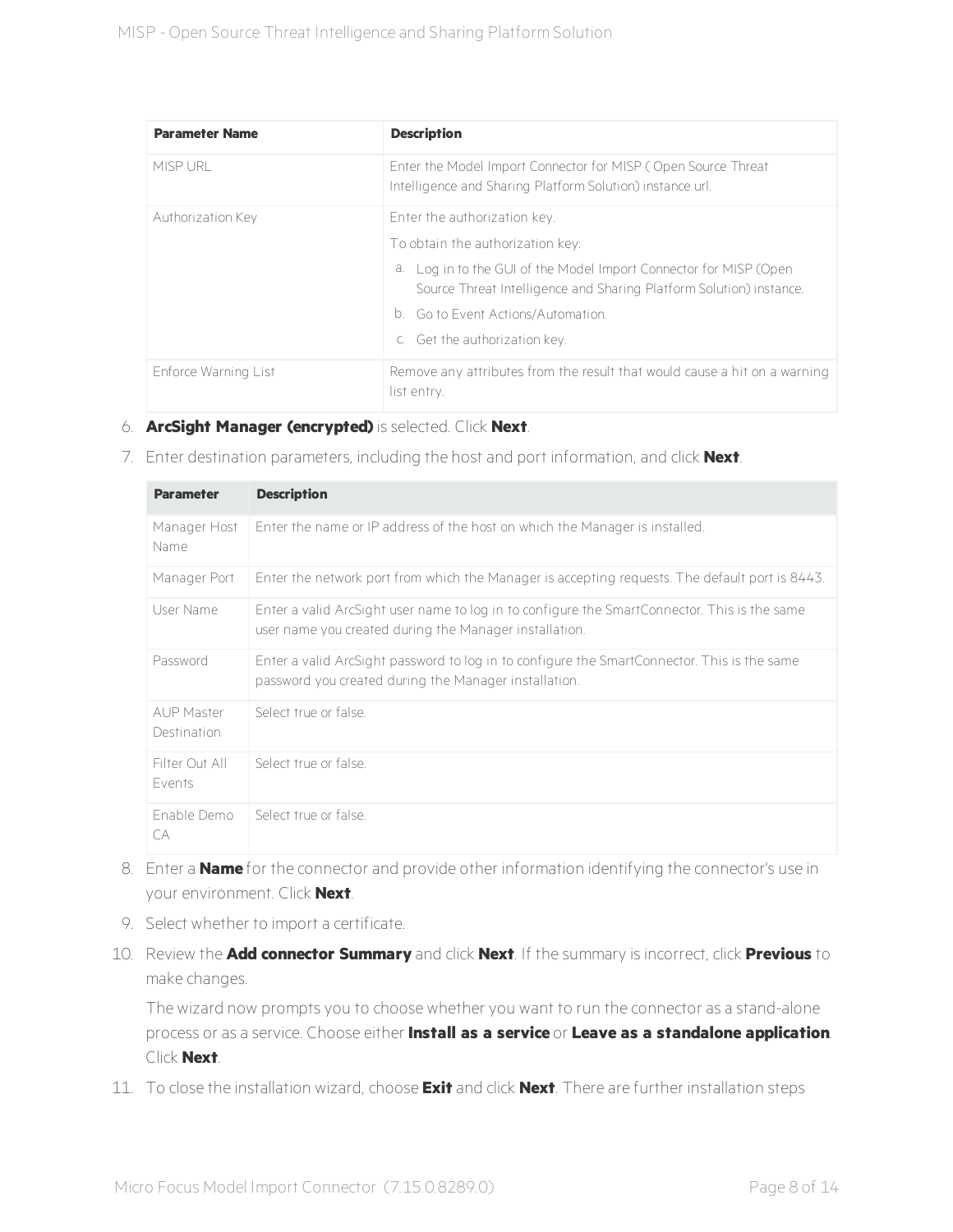after you close the wizard. Be sure to continue with the subsequent installation steps.

- 12. Increase the java heap memory for the connector by doing the following (ARCSIGHT\_HOME represents the name of the directory where the connector is installed):
	- a. If you running the connector as a Windows service or Linux daemon , set the heap size in the

```
following file:~../current/user/agent.wrapper.conf
Set the following parameters:
```

```
#Initial Java Heap Size (in MB)
wrapper.java.initmemory=1024
#Maximum Java Heap Size (in MB)
wrapper.java.maxmemory=2048
```
- b. If you are going to run the connector as Standalone mode:
	- i. For Linux create the following shell script and be sure it is executable:

~/ARCSIGHT\_HOME/current/user/agent/setmem.sh with the following content:

#### ARCSIGHT\_MEMORY\_OPTIONS=" -Xms1024m -Xmx2048m "

ii. For Windows - create the following batch file:

\$ARCSIGHT\_HOME\current\user\agent\setmem.bat with the following content:

#### SET ARCSIGHT MEMORY OPTIONS= -Xms1024m -Xmx2048m

Use regular double quote characters in the file content in either the shell script or the batch file.

- 13. Verify that the connector is running. You can check the ArcSight Console Navigator in the Resources tab, under Connectors. If the connector is running, you will see *<connector\_name>* **(running)**listed. See Running [Connectors](#page-9-0).
- 14. Set up the Model Import user in ESM. See [Setting](#page-8-0) up the Model Import User in ESM.
- <span id="page-8-0"></span>15. Start the data import. See Starting and [Stopping](#page-10-0) Data Import.

## Setting up the Model Import User in ESM

After installing, configuring, and starting the connector, from the ArcSight Console set the Model Import User for the connector (this must be a user with Console administrative privileges). Setting the user links the user to the resources, and that user is then treated as the "creator" of resources. The connector is then run on that user's behalf.

- 1. From the ArcSight Console, go to the **Navigator** panel and choose the **Resources** tab.
- 2. Under **Resources**, choose the **Connectors** resource.
- 3. Under **All Connectors**, navigate to your **Micro Focus Model Import Connector for MISP (Open**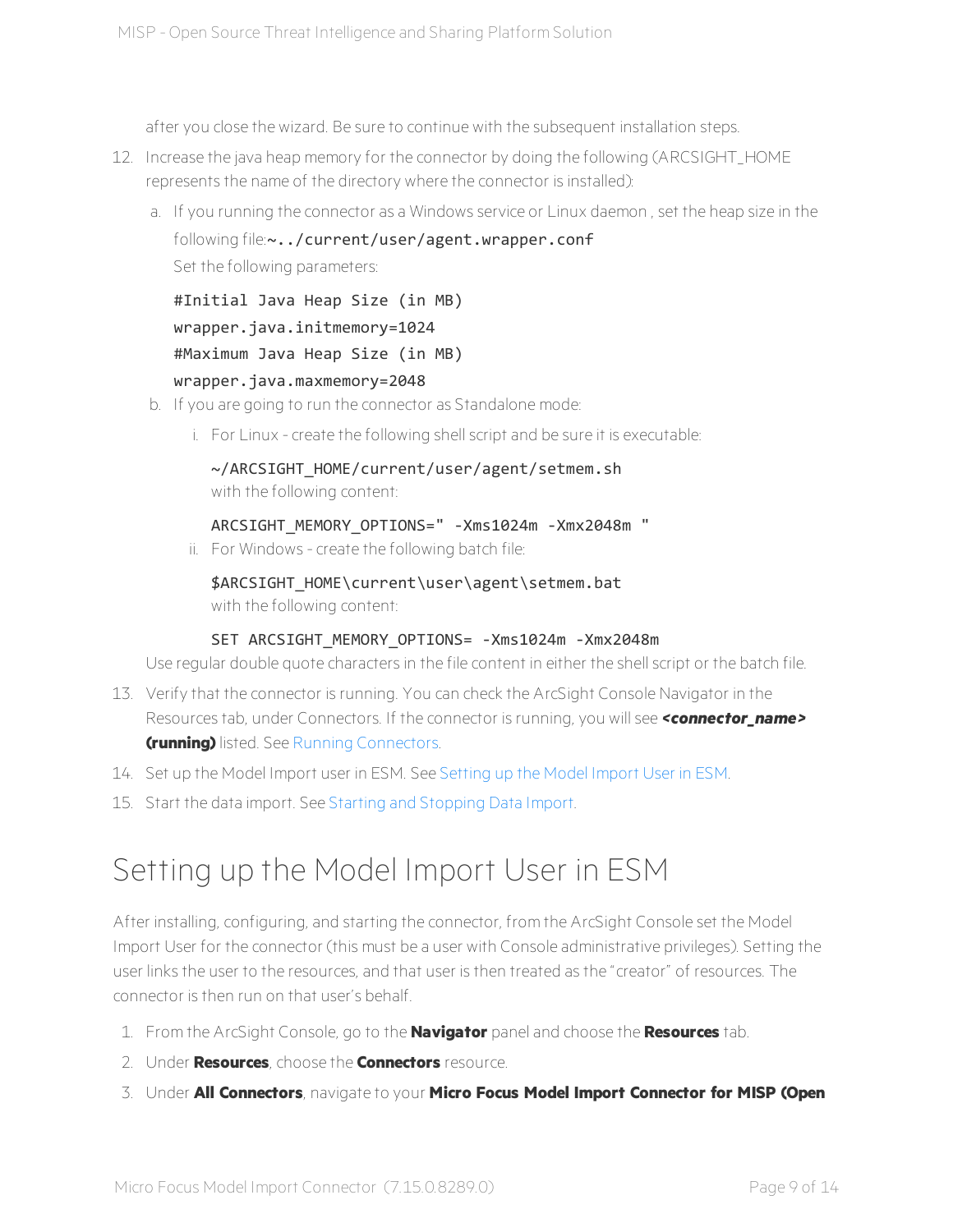#### **Source Threat Intelligence and Sharing Platform Solution)**.

- 4. Right click on the connector and select **Configure**.
- 5. On the **Inspect/Edit** panel, choose the **Connector** tab.
- 6. Under the **Connector** tab, go to **Model Import User** and select a user from the **Administrators** group.
- 7. Click **OK**.

**Note:** If a user that does not have administrator privileges is used, the import will fail.

## <span id="page-9-0"></span>Running Connectors

Connectors can be installed and run in standalone mode, on Windows platforms as a Windows service, or on UNIX platforms as a UNIX daemon, depending upon the platform supported. On Windows platforms, connectors also can be run using shortcuts and optional Start menu entries.

If installed standalone, the connector must be started manually, and is not automatically active when a host is restarted. If installed as a service or daemon, the connector runs automatically when the host is restarted. For information about connectors running as services or daemons, see the ArcSight SmartConnector User's Guide, Chapter 3, Installing SmartConnectors, in the section "Running SmartConnectors".

For connectors installed as standalone mode, to run the connector on a particular host, open a command window, go to \$ARCSIGHT\_HOME\current\bin and run: ./arcsight\_agents

To view the connector log, read the file:

For Windows - \$ARCSIGHT\_HOME\current\logs\agent.log For Linux -~ / ARCSIGHT\_HOME/current/logs/agent.log

To stop the connector, enter Ctrl+C in the command window.

**Note**: By default, the connector collects events starting one month prior to the installation day. This parameter can be changed by modifying the **start.date** field in the

../current/user/agent/agent.properties file. The format of the field is YYYY-MM-DD. The connector can only collect up to 6 months from the installation date. If the **start.date** set, is a period longer than 6 months, the default time of one month will be used. The MISP Instance timezone is defined in the PHP.ini file on the MISP Instance host.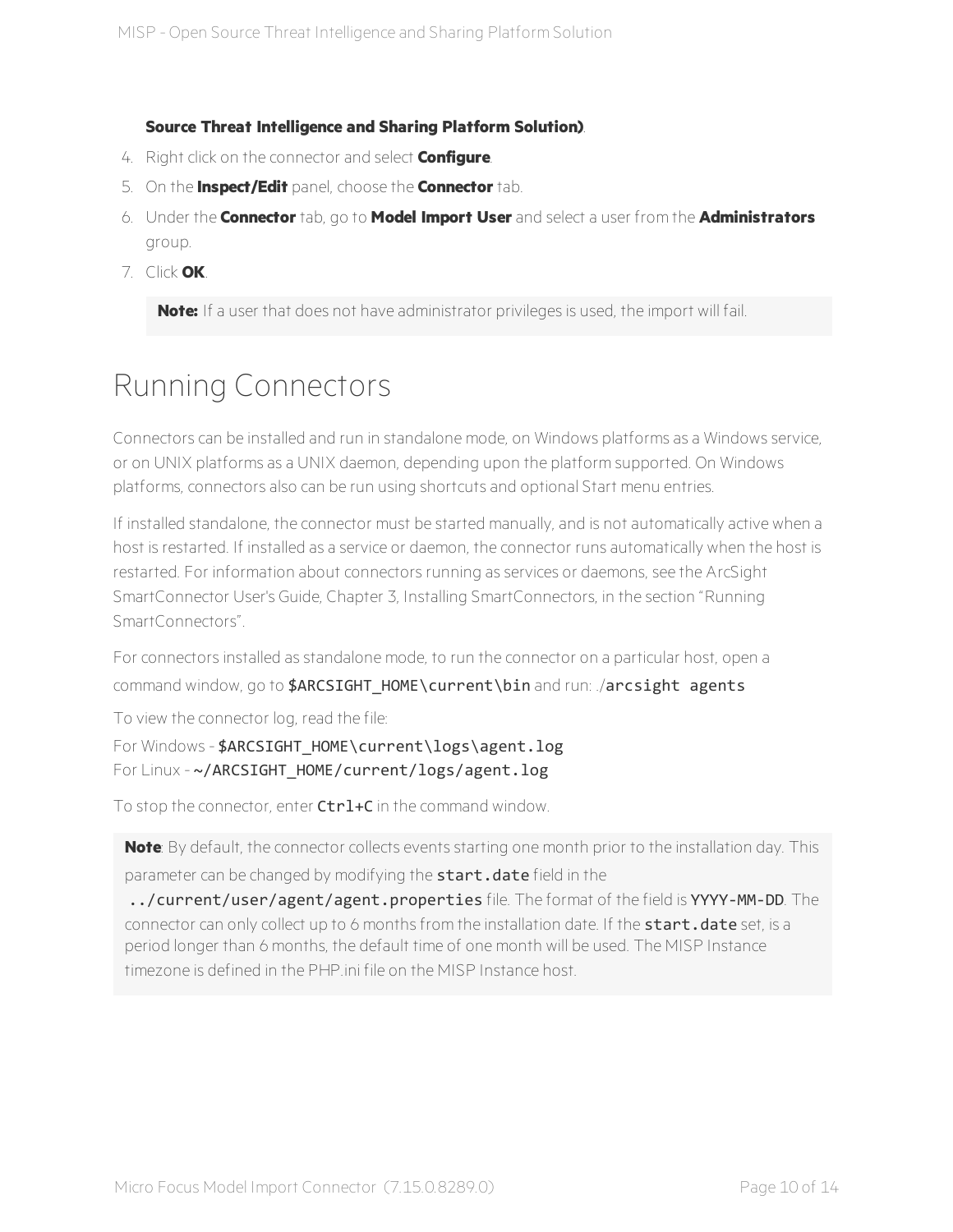## <span id="page-10-0"></span>Starting and Stopping Data Import

By default the connector's data import capability is not started. You must start the import manually in the ArcSight Console.

**Note:** Data import needs to be started only once from the ArcSight Console. Unless it is stopped from the ArcSight Console, there is no need to restart the data import.

### **To start and stop import for the Model Import Connector for MISP (Open Source Threat Intelligence and Sharing Platform Solution):**

- 1. Select the **Micro Focus Model Import Connector for MISP (Open Source Threat Intelligence and Sharing Platform Solution)** and right-click.
- <span id="page-10-1"></span>2. Select **Send Command > Model Import Connector > Start** or **Stop**.

# Administrative Tasks - Open Source Threat Intelligence and Sharing Platform Solution Using the ArcSight Console

There are mandatory and optional administrative tasks. [Setting](#page-8-0) up the Model Import User in ESM and Starting and [Stopping](#page-10-0) Data Import are mandatory steps for connector installation, and are mentioned as part of the installation procedure. See Installing the [Connector](#page-4-2) for details. You might also find that you need to perform these tasks outside of the context of the installation procedure.

## <span id="page-10-2"></span>Features and Functional Summary

The Micro Focus Model Import Connector for MISP (Open Source Threat Intelligence and Sharing Platform Solution) retrieves Threat Intelligence events/ attribute data and uploads it to ESM Active Lists found under /All Active Lists/ ArcSight Foundation/ Threat Intelligence Platform

#### These entries are:

- $\bullet$  IP addresses
- **Domains name**
- $\bullet$  Emails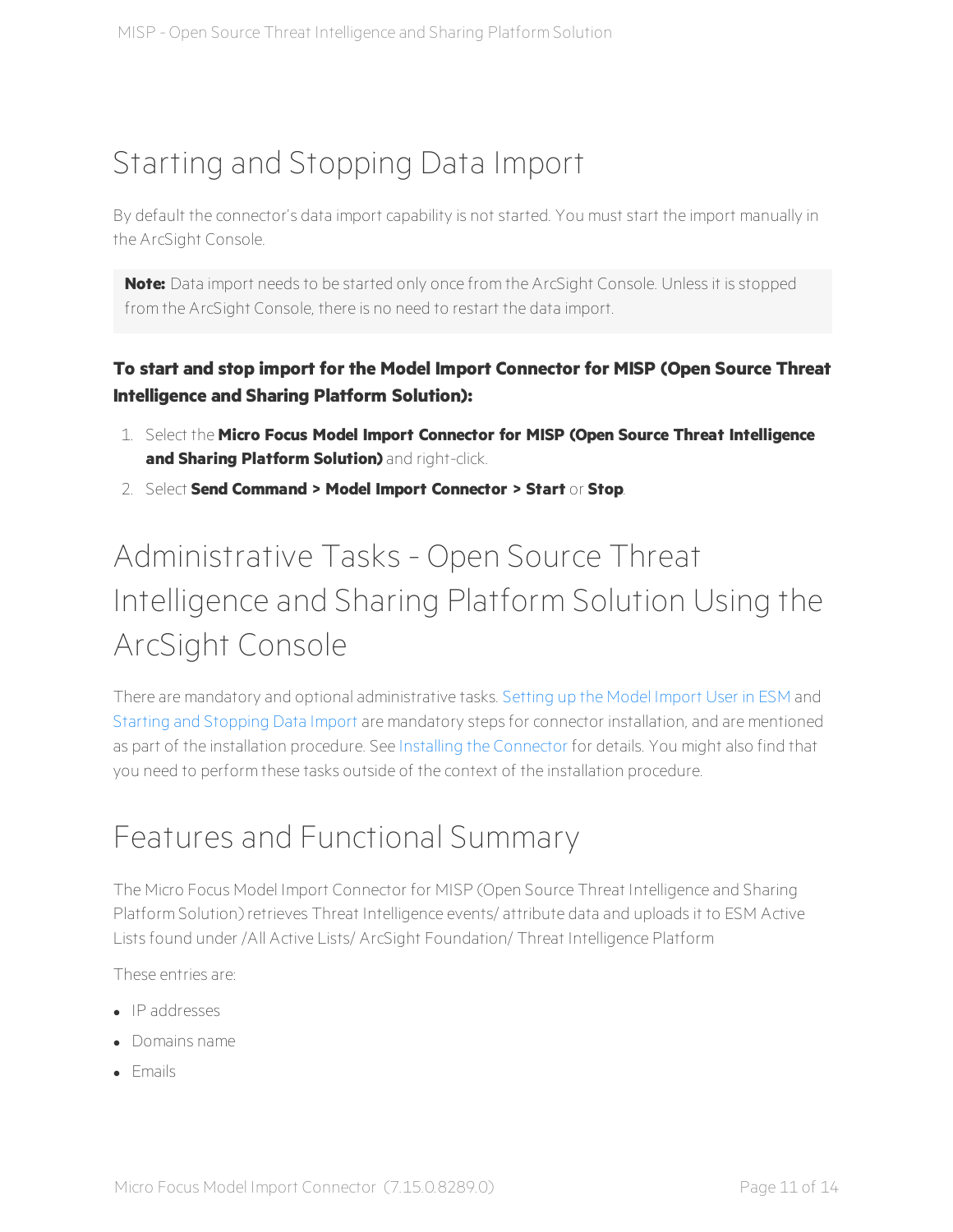- $\bullet$  Hash values
- $\bullet$  URLs

<span id="page-11-0"></span>This connector supports only one ESM destination.

# Optional - Optimization of Data Transfer Using a Timer

The time interval between archives sent by the connector to ESM can be controlled by the buildmodeldelay property. The default value is 1 minute.

To increase or decrease this time interval, you can add the **buildmodeldelay** property to the file agent.properties (located at \$ARCSIGHT\_HOME\current\user\agent). The property buildmodeldelay is expressed in milliseconds.

For example, the following property sets the time interval to 10 seconds:

#### <span id="page-11-1"></span>agent.component[35].buildmodeldelay=10000

# Optional - Reloading Model Import Connector for MISP (Open Source Threat Intelligence and Sharing Platform Solution) Data

### **To reload Model Import Connector for MISP (Open Source Threat Intelligence and Sharing Platform Solution data:**

- 1. If active, stop the connector.
- 2. Remove all files at:

Linux - ~/ARCSIGHT\_HOME/current/user/agent/agentdata Windows - \$\ARCSIGHT\_HOME\current\user\agent\agentdata

- 3. At the ArcSight Console, clear all entries in the Suspicious Domain List, Suspicious Email List, Suspicious Hash List and Suspicious URL List. For each Active List:
	- a. Under **Threat Intelligence Platform**, select the, **Suspicious Domain List**, **Suspicious Addresses List**, **Suspicious Email List**, **Suspicious Hash List** and/ or the **Suspicious URL List** and right-click.
	- b. Select **Clear Entries**.
- 4. Restart the connector.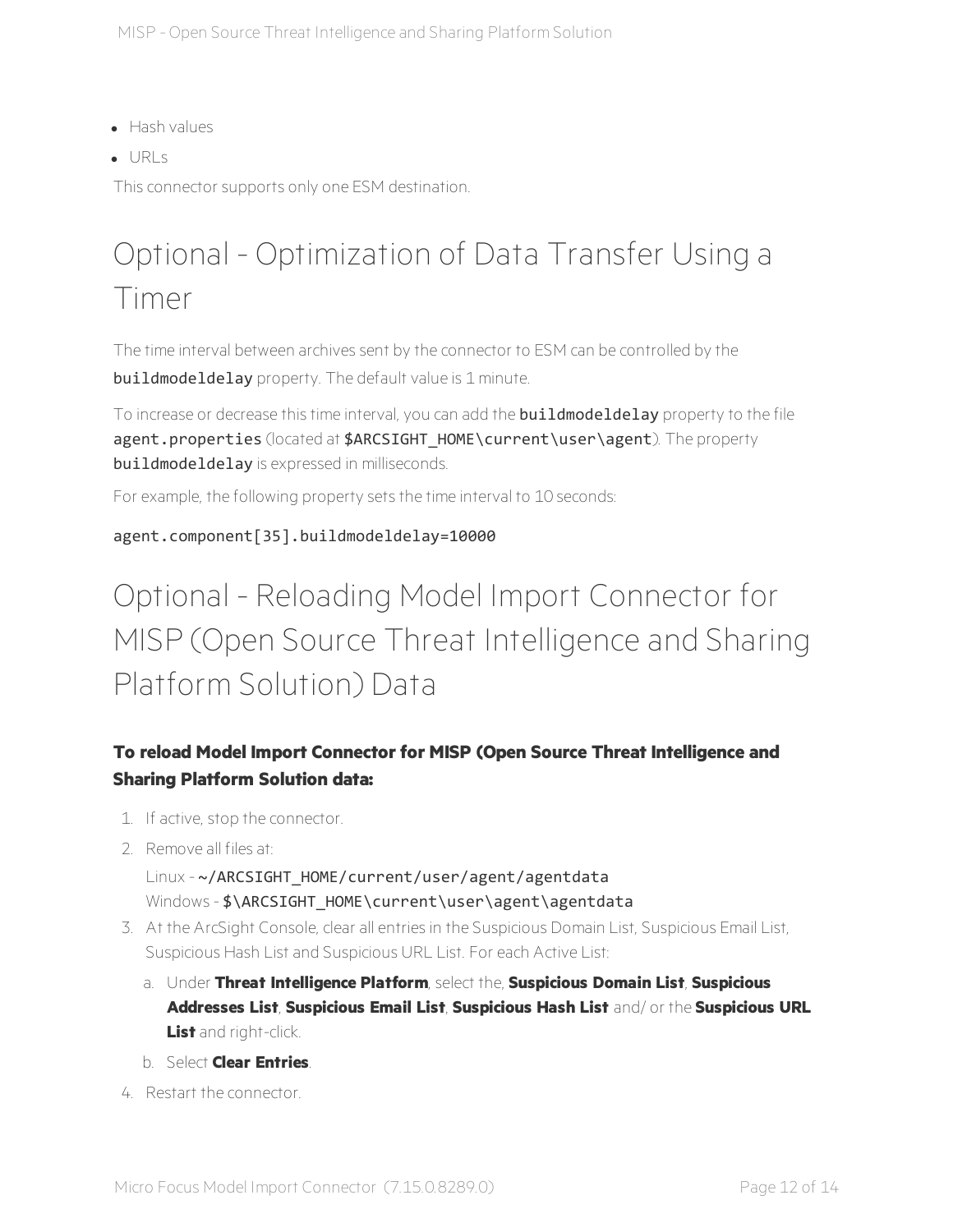## <span id="page-12-0"></span>Connector Upgrade

To upgrade the Micro Focus Model Import Connector for MISP (Open Source Threat Intelligence and Sharing Platform Solution), you must uninstall the current version of the connector and then install the latest version. For information about uninstalling connectors, see the ArcSight SmartConnector User's Guide.